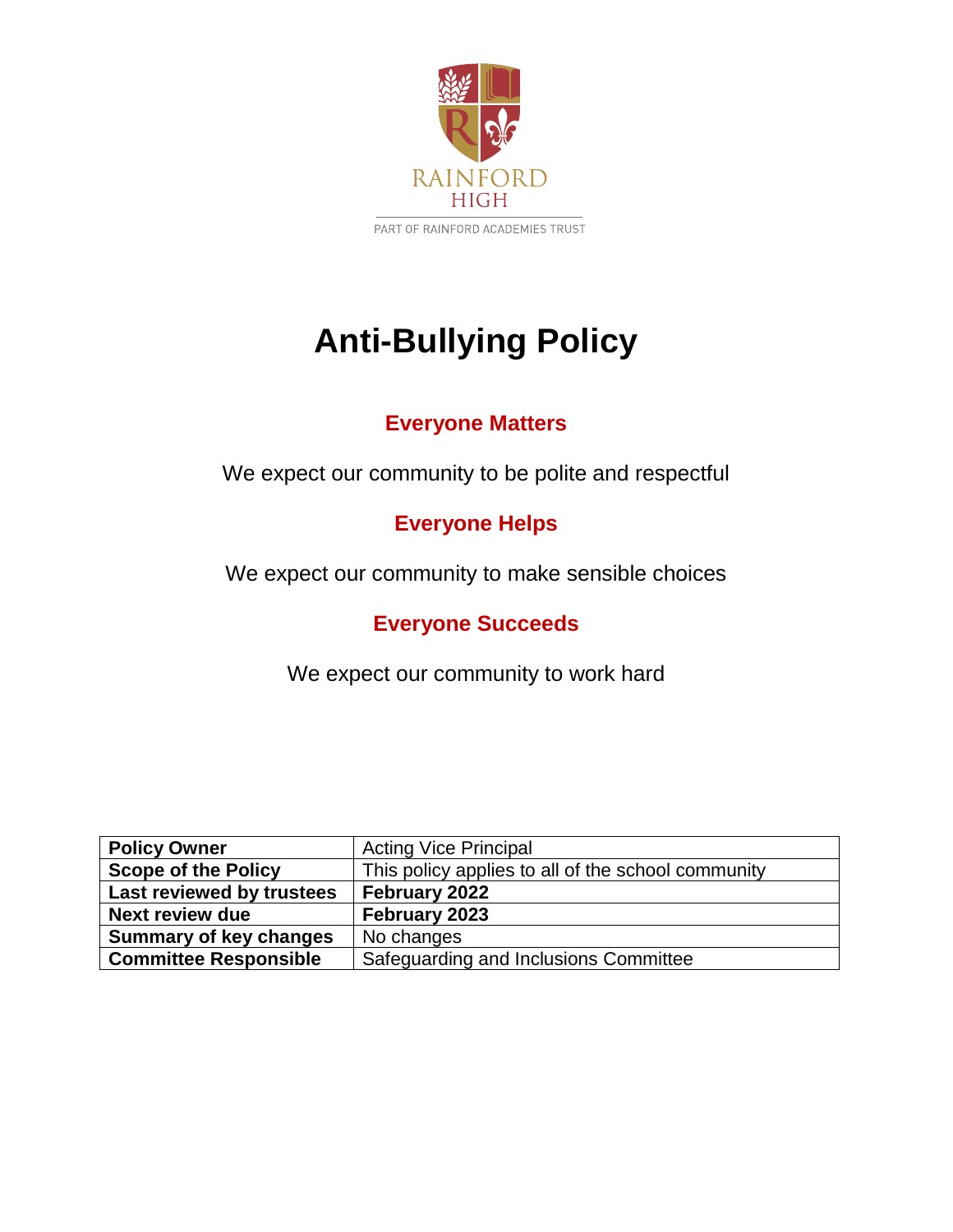#### **INTRODUCTION**

Everyone has the right to learn and work in an environment free from harassment or discrimination and where they feel safe.

The governing body recognises that the stresses placed on those that are bullied will have a detrimental effect on them and can have far-reaching effects on their emotional health, well being, attendance, educational successes and subsequent life chances.

The school aims to work with staff, pupils and parents to create an inclusive school community where bullying is not tolerated. We are a TELLING school as bullying continues when it is not reported or when it is not acted upon. Therefore, Rainford High will as far as practicable endeavour to proactively deal with the effects of bullying.

#### **Ian Young Principal**

This policy has been devised in consultation with Rainford High School Council and with reference to the following documents:

- Preventing and Tackling Bullying 2013
- The Equality Act 2010
- Education and Inspections Act 2006
- United Nations Convention on the Rights of the Child

This policy should be read in conjunction with the schools policies below:

- Behaviour for Learning
- E-Safety
- Single Equality Policy
- Child Protection and Safeguarding Policy

## **SCHOOL ETHOS AND EXPECTATIONS:**

#### **Everyone Matters**

We expect our community to be polite and respectful

#### **Everyone Helps**

We expect our community to make sensible choices

#### **Everyone Succeeds**

We expect our community to work hard

#### **WHAT IS BULLYING?**

#### **The anti-bullying alliance define bullying as:**

"The repetitive, intentional hurting of one person or group by another person or group, where the relationship involves an imbalance of power. It can happen face to face or online"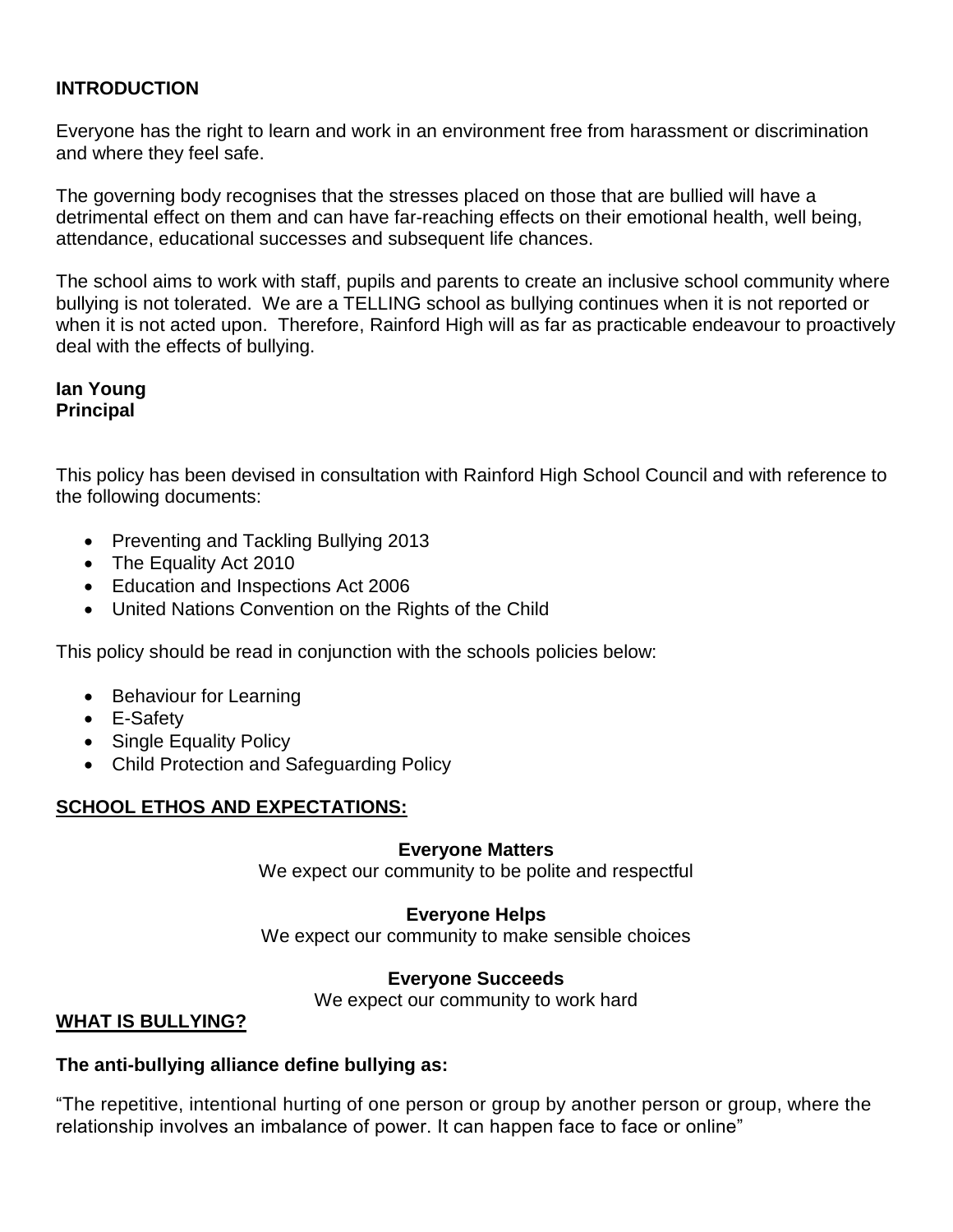#### **A more detail definition is provided by the Department of Education in the 'Preventing and Tackling Bullying 2013 (updated June 2017) document:**

"Bullying is behaviour by an individual or group, repeated over time, that intentionally hurts another individual or group either physically or emotionally. Bullying can take many forms (for instance, cyberbullying via text messages or the internet), and is often motivated by prejudice against particular groups, for example on grounds of race, religion, gender, sexual orientation, or because a child is adopted or has caring responsibilities. It might be motivated by actual differences between children, or perceived differences. Stopping violence and ensuring immediate physical safety is obviously a school's first priority but emotional bullying can be more damaging than physical; teachers and schools have to make their own judgements about each specific case."

Specific types of bullying include: bullying related to race, religion or culture, SEN or disabilites, appearance or health conditions, sexual orientation;bullying of young carers or looked after children or otherwise related to home circumstances; sexist or sexual bullying.

It can take place between pupils, between pupils and staff, parents and staff or between staff; by individuals or groups; face-to-face, indirectly or using a range of cyber bullying methods. Acts of bullying can include: name-calling; taunting; mocking; making offensive comments; kicking; hitting; pushing; taking belongings; inappropriate text messaging and emailing; sending offensive or degrading images by phone or via the internet; producing graffiti; gossiping; excluding people from groups; and spread hurtful and untruthful rumours.

Cyber bullying can be defined as the use of information and communications technology particularly mobile phones and the internet, deliberately to upset someone else. Cyber bullying that occurs while pupils are under the schools direct supervision will be dealt with in line with the schools behaviour policy. In cases where cyber bullying occurs while pupils are outside our direct supervision (i.e at home), parents will be encouraged to report these incidents to the police as criminal laws (such as those pertaining to harassment, threatening and menacing communications) may apply. The school wherever possible will support parents in this, and may impose a sanction.

Any form of bullying will not be tolerated.

# **POSSIBLE FORMS OF BULLYING**:

- Physical violence such as hitting, pushing or spitting at another pupil.
- Interfering with another pupil's property, by stealing, hiding or damaging it.
- Using offensive names when addressing another pupil.
- Teasing or spreading rumours about another pupil or his/her family.
- Belittling another pupil's abilities and achievements.
- Writing offensive notes or graffiti about another pupil.
- Excluding another pupil from a group activity.
- Ridiculing another pupil's appearance, way of speaking or personal mannerisms.
- Misusing technology (internet or mobiles) to hurt or humiliate another person.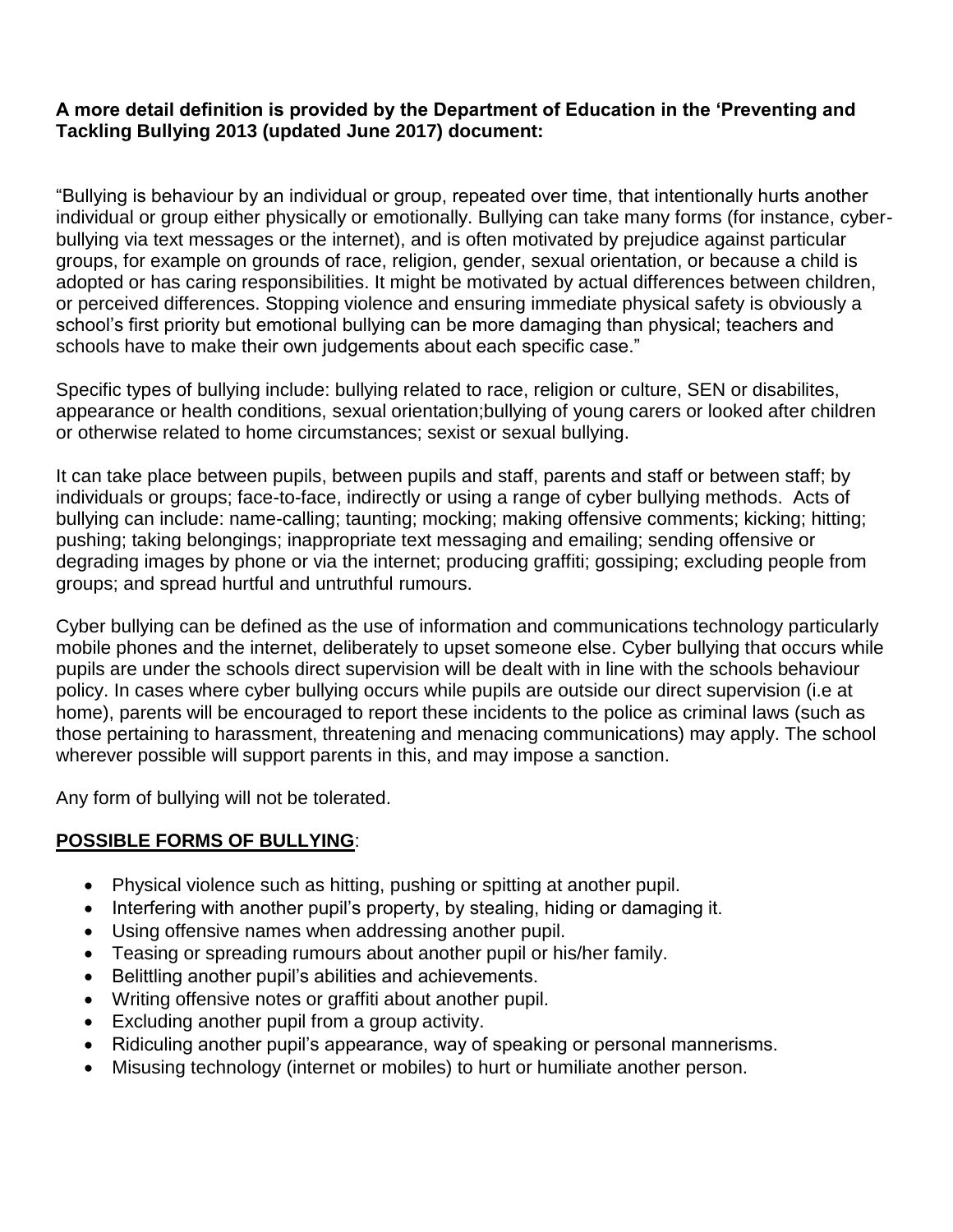# **THE LAW**

Rainford High Technology College endeavours to comply with the legal requirements placed on schools and governing body to determine detailed measures (rules, rewards, sanctions and behaviour management strategies) that ''encourage good behaviour and respect for others on the part of pupils and in particular preventing all forms of bullying among pupils'' Education and Inspections Act 2006 , section 89. The school will exercise its legal powers (as outlined in section 89/5) and (section 91, Education and Inspections Act 2006) as deemed appropriate and practicable.

Schools are required to comply with the new equality duty 'The Equality Act 2010'. The public sector equality duty has three aims:

- Eliminate unlawful discrimination, harassment, victimisation and any other conduct prohibited by the Act;
- Advance equality of opportunity between people who share a protected characteristic and people who do not share it; and
- Foster good relations between people who share a protected characteristic and people who do not share it.

## **BULLYING OUTSIDE OF SCHOOL**

"Head teachers have the legal power to make sure pupils behave outside of school premises (state schools only).

This includes bullying that happens anywhere off the school premises, for example on public transport or in a town centre.

School staff can also choose to report bullying to the police or local council."

Quoted from https://www.gov.uk/bullying-at-school/bullying-outside-school

## **RESPONSIBILITIES FOR ALL STAKE HOLDERS:**

#### **The Responsibilities of Staff Our staff will:**

- Develop our pupils self-esteem, self-respect and respect for others
- Demonstrate by example the high standards of personal and social behaviour we expect of our pupils.
- Discuss bullying with all classes and PSHE, so that every pupil learns about the damage it causes to both the child who is bullied and to the bully and the importance of telling a teacher about bullying when it happens.
- Be alert to signs of distress and other possible indications of bullying.
- Listen to children who have been bullied, take what they say seriously and act to support and protect them.
- Report suspected cases of bullying to the relevant year's Pastoral Leader or Mr Kenyon (school lead on anti-bullying)
- Follow up any complaint by a parent about bullying, and report back promptly and fully on the action that has been taken.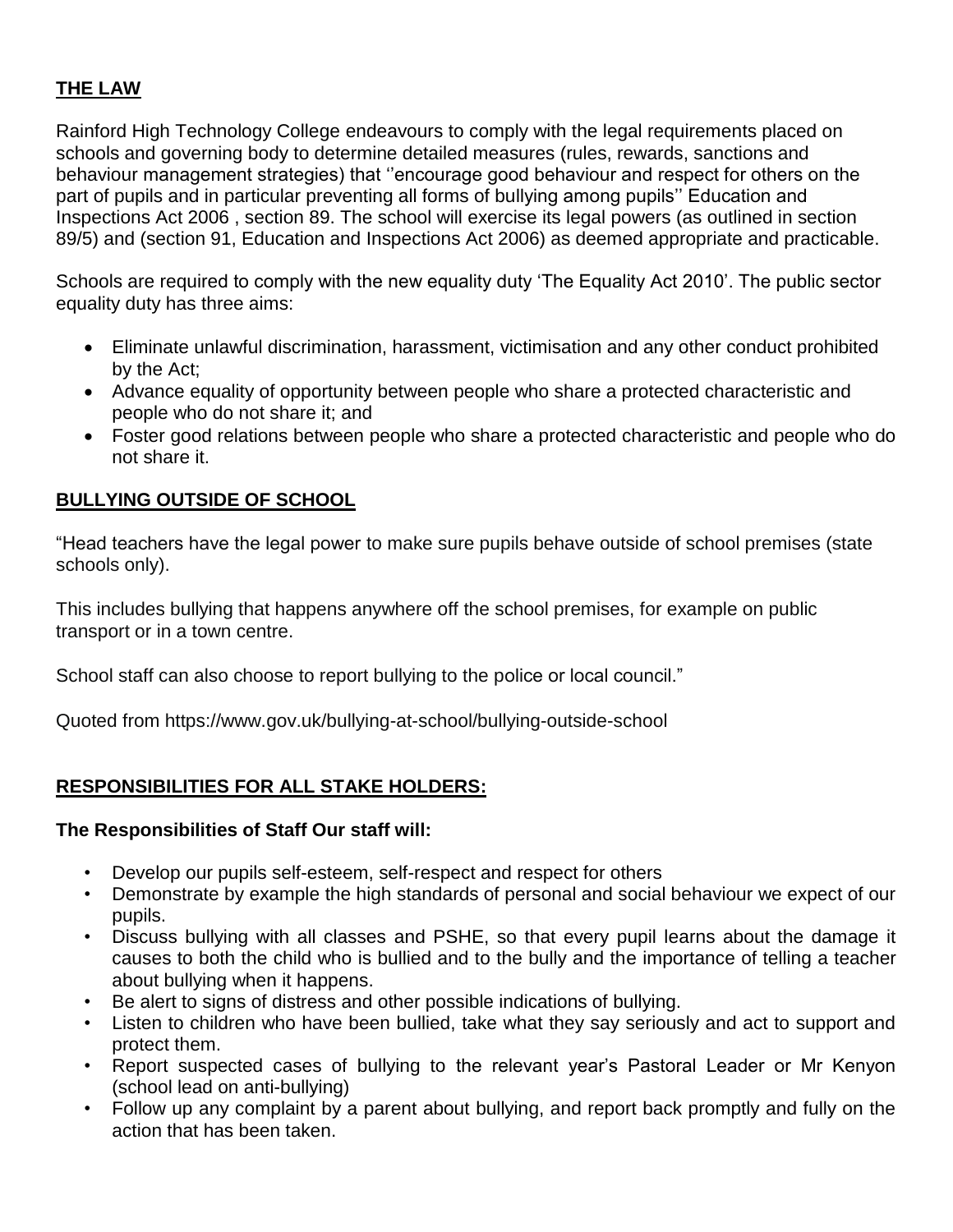• Deal with observed instances of bullying promptly and effectively, in accordance with agreed procedures.

## **The Responsibilities of Pupils**

We expect our pupils to:

- Refrain from becoming involved in any kind of bullying, even at the risk of incurring temporary unpopularity.
- Intervene to protect the pupil who is being bullied, unless it is unsafe to do so.
- Report to a member of staff any witnessed or suspected instances of bullying, to dispel any climate of secrecy and help to prevent further instances.

Anyone who becomes the target of bullies should:

• Not suffer in silence, but have the courage to speak out, to put an end to their own suffering and that of other potential targets.

#### **The Responsibilities of Parents**

We ask our parents to support their children and the school by:

- Watching for signs of distress or unusual behaviour in their children, which might be evidence of bullying.
- Advising their children to report any bullying to their Pastoral Leader or Mr Kenyon (school lead on anti-bullying) and explain the implications of allowing the bullying to continue unchecked, for themselves and for other pupils.
- Report any concerns about bullying to their child's Pastoral Leader or Mr Kenyon (school lead on anti-bullying), where the school will then investigate and feedback
- Advising their children not to retaliate violently to any forms of bullying.
- Being sympathetic and supportive towards their children, and reassuring them that appropriate action will be taken;
- Keep a written record of any reported instances of bullying

## **The Responsibilities of All**

Everyone should:

•

- Work together to combat and, hopefully in time, to eradicate bullying
- Respect and follow our school ethos and expectations

## **Everyone Matters**

We expect our community to be polite and respectful **Everyone Helps** We expect our community to make sensible choices

#### **Everyone Succeeds**

We expect our community to work hard

**REPORTING AND RECORDING INCIDENTS OF BULLYING**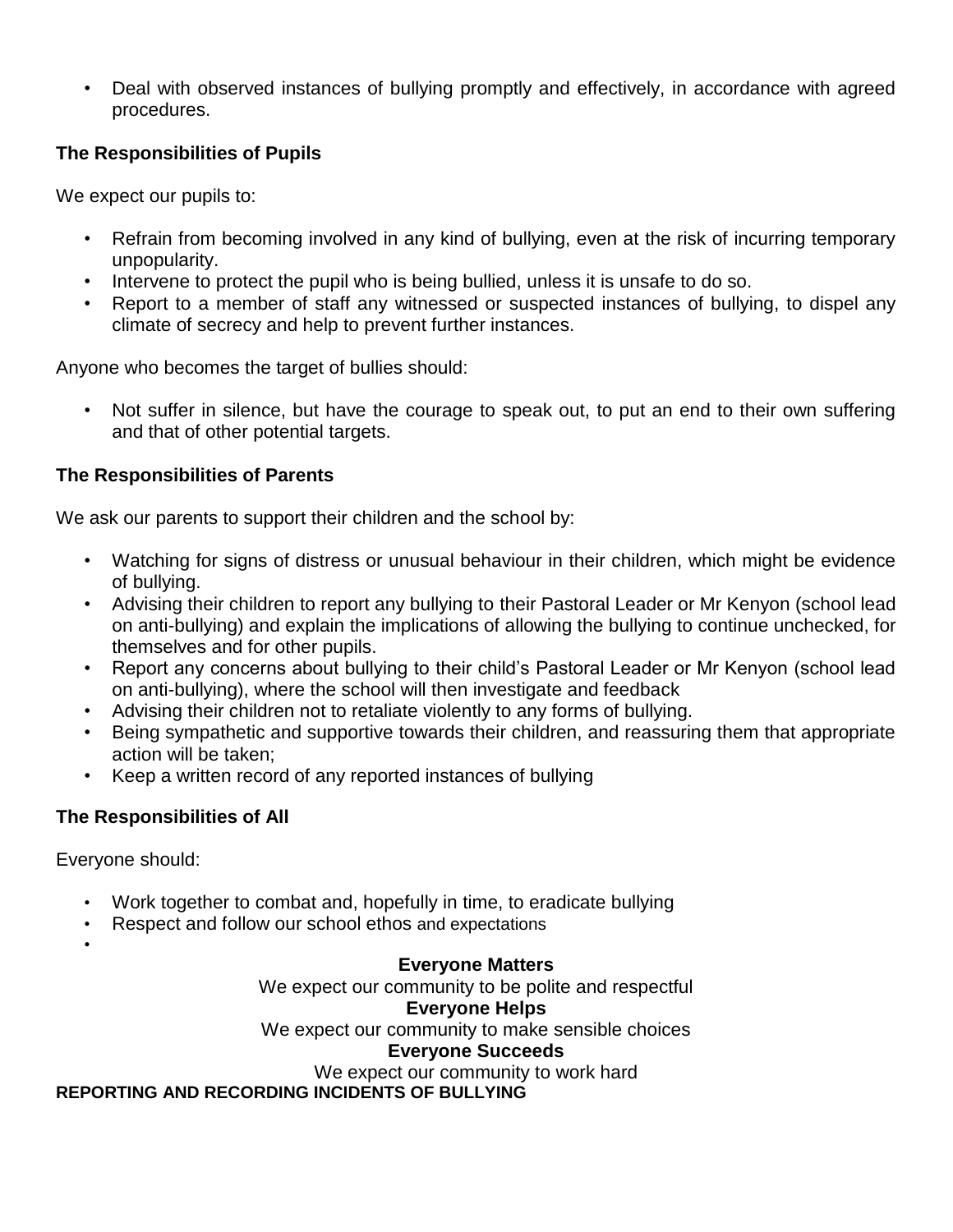Pupils and parents are encouraged to report bullying to any member of staff. Incidents are in the first instance referred to the pupil's Pastoral Leader to be investigated, appropriate action taken and parents will be informed promptly using usual school procedures.

Pupil voice is important at Rainford High and the view that Rainford High is a **TELLING** school is reinforced via assemblies, Anti-Bullying Week, PSHEE and during form time. A log will be maintained of hate incidents and information on incidents of bullying requested by LA supplied as required. This policy will be reviewed annually by a member of the school leadership team. Feedback from pupils will be considered when amending this policy.

#### **TACKLING BULLYING**

Rainford High has developed this policy in accordance with the principles set out in the DFE document 'Preventing and Tackling Bullying, Advice for School Leaders, staff and Governing Bodies'. This policy should also be viewed in light of other school policies such as the Behaviour policy. The aim of any anti-bullying intervention is to safeguard and support the victim, discipline and modify the behaviour of the bully with a view to prevent, de-escalate and stop further incidents of harmful behaviour.

#### **STRATEGIES FOR DEALING WITH BULLYING**

- Ensuring that there is a promotion of an open and honest anti-bullying ethos in the school
- Investigate all allegations of bullying
- PSHEE program that discuss' issues such as diversity and anti-bullying messages
- Calendared anti-bullying week
- Poster and leaflet campaigns designed and written by pupils
- Assemblies both in Year groups and form that promote a sense of community
- Class discussions and role plays in Drama, English and RE that draw out anti bullying messages
- Circle time (restorative justice approach)
- Acceptable Internet Use policy is signed by all and e-safety are discussed in ICT lessons
- Ongoing staff induction and CPD training programme
- Adequate staff supervision at lunch and break times
- Clear and consistently applied policies for Behaviour and Uniform
- Home School agreement signed by all pupils and parents
- Anti-bullying Ambassadors
- Promotion of the UN Convention of the Rights of the Child as the school works towards achieving the Rights Respecting School Award.

#### **STRATEGIES FOR DEALING WITH THE BULLY**

- Disciplinary sanction imposed either exclusion or period of time in the behavior hub
- Engage promptly with parents to ensure their support and involvement
- Restorative justice approaches taken as appropriate
- One to one interviews with staff
- Counselling offered
- Anger management strategies discussed
- Possible referral to the educational psychologist (with parental consent)
- Support from Anti-bullying ambassadors
- School community restore
- Reflect Resolve Restore

**STRATEGIES TO SUPPORT A VICTIM**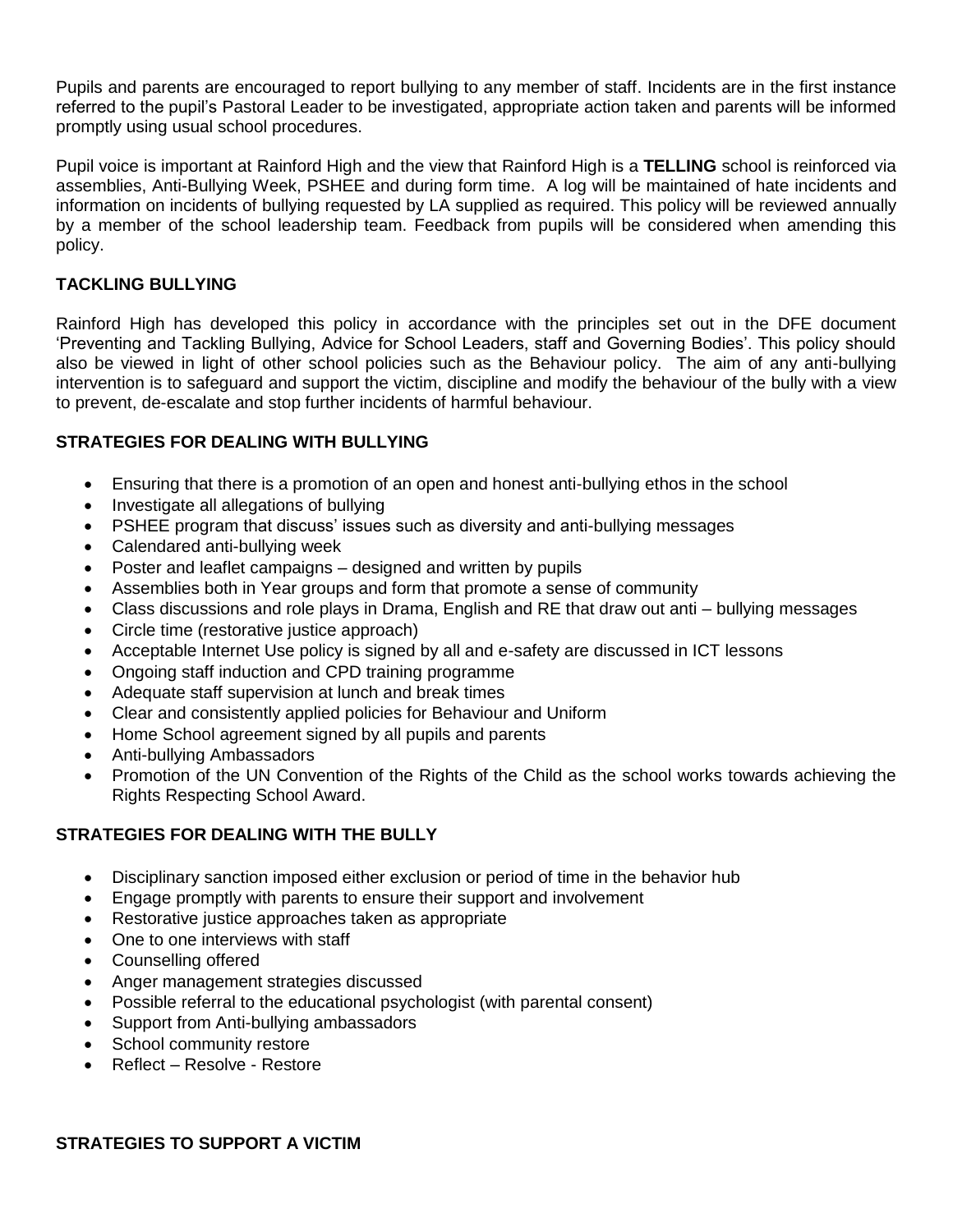- Disciplinary sanctions as appropriate applied to the bully
- Counselling offered
- **Mediation**
- Out of lesson support passes issued
- Short term modification of school timetable
- One to one parental interview parental support and involvement
- Private notebooks to be given
- Self assertive strategies discussed
- Support form Anti-bullying ambassadors

#### **LGBT+ Bullying**

We will not tolerate any form of bullying of students in our community who are LGBT+. We provide support these students and we will deal with all instances of bullying or use of derogatory language seriously as we understand the impact this can have on their future lives and choices they make around feeling confident to be themselves.

We provide education and support to prevent this bullying through:

- 1) Annual assemblies from 'over the rainbow' LGBT+ support group
- 2) Open the door LGBT+ drama production
- 3) Coverage in the RSE curriculum
- 4) Coverage in RSE days
- 5) It is driven through our work on British Values and the school ethos
- 6) CPD to staff on LGBT+ language and how to consistency challenge staff
- 7) Assemblies from the equality and diversity officer from St Helens all perpetrators of such bullying will be required to complete intervention with work this officer where possible.

We are an inclusive school and under Everyone Matters, Everyone Helps and Everyone Succeeds we will provide full support for LGBT+ members of our community.

We use the term 'be yourself' for students in the LGBT+ community. If a student has a concern relating to LGBT+ bullying then they can use the regular channels for reporting concerns, such as SHARP or speaking to staff and they can also use the email [beyoursellf@rainford.org.uk](mailto:beyoursellf@rainford.org.uk) and report their concerns using this email. This informs Mr Kenyon (Anti-bullying Lead and LGBT+ Senior lead) and Miss McCartney (LGBT+ Operational Lead).

When dealing with bullying issues we promote the use of restorative approaches but only if appropriate to do so and the victim feels comfortable to do so.

#### **CONTIUAL PROFESSIONAL DEVELOPMENT FOR STAFF**

- Every year staff are provided safeguarding training
- Staff are completing CPD modules from the anti-bullying alliance
- Staff CPD is provided following trends analysis with bullying
- Anti-bullying CPD is provided to staff
- CPD around LGBT+ bullying and derogatory language and how to challenge this

#### **EXAMPLES OF ADVANCE WEBSITES**

• Anti-Bullying Alliance: [www.anti-bullyingalliance.org.uk](http://www.anti-bullyingalliance.org.uk/)